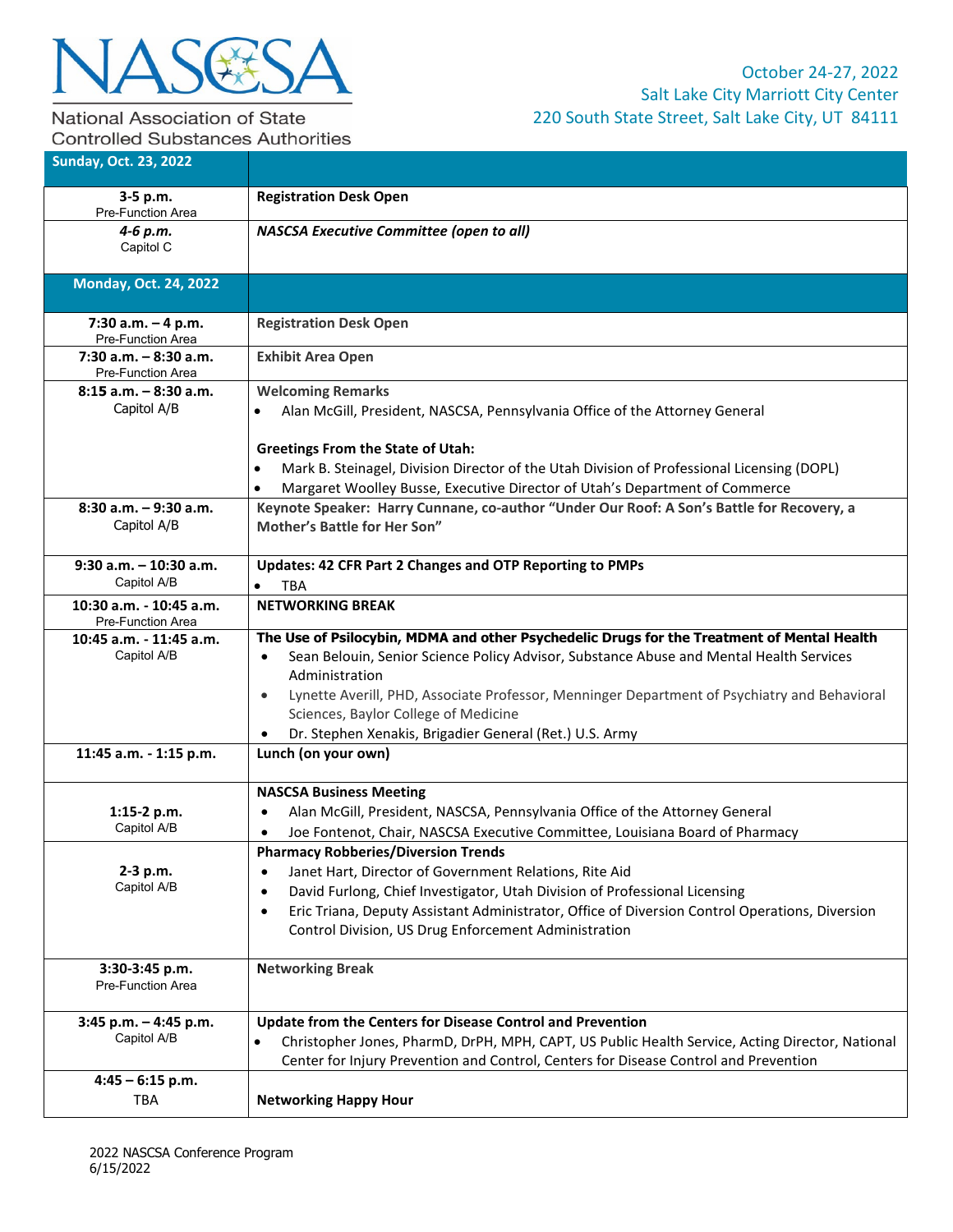| 6:30-8:30 p.m.<br>Lounge                               | <b>NASCSA Welcoming Reception</b>                                                                                                                                                                                                                                                                                                                                                           |
|--------------------------------------------------------|---------------------------------------------------------------------------------------------------------------------------------------------------------------------------------------------------------------------------------------------------------------------------------------------------------------------------------------------------------------------------------------------|
| <b>Tuesday, Oct. 25, 2022</b>                          |                                                                                                                                                                                                                                                                                                                                                                                             |
| 7:30 a.m. - 4 p.m.<br>Pre-Function Area                | <b>Registration Desk Open</b>                                                                                                                                                                                                                                                                                                                                                               |
| $7:30$ a.m. $-8:30$ a.m.<br>Capitol C                  | <b>Executive Committee (Sponsor Meeting)</b>                                                                                                                                                                                                                                                                                                                                                |
| $7:30$ a.m. $-8:30$ a.m.<br><b>Pre-Function Area</b>   | <b>Exhibit Area Open</b>                                                                                                                                                                                                                                                                                                                                                                    |
| $8:30$ a.m. $-9:30$ a.m.<br>Capitol A/B                | Legislative/Regulatory Update<br>John Gilbert, Director, Hyman, Phelps & McNamara<br>$\bullet$                                                                                                                                                                                                                                                                                              |
| $9:30-10:30$ a.m.<br>Capitol A/B                       | Virtual Manufacturing - Challenges for Both State Regulatory Agencies and Industry<br>Machelle Neal, Principal, Regulatory Consulting, Iqvia<br>$\bullet$<br>Mary-Lou Schoonover, PAR Pharmaceuticals<br>$\bullet$                                                                                                                                                                          |
| 10:30 $a.m. - 10:45 a.m.$<br>Pre-Function Area         | <b>Networking Break</b>                                                                                                                                                                                                                                                                                                                                                                     |
| 10:45 $a.m. - 11:45 a.m.$<br>Capitol A/B               | <b>NASCSA Business Meeting</b><br>Alan McGill, President, NASCSA, Pennsylvania Office of the Attorney General<br>$\bullet$<br>Joe Fontenot, Chair, Executive Committee, Louisiana Board of Pharmacy<br>$\bullet$                                                                                                                                                                            |
| $10:45$ a.m. $-$ noon<br>Capitol A/B                   | An Update from the Food & Drug Administration, Center for Drug Evaluation and Research (CDER)<br>Dominic Chiapperino, Director, Controlled Substances Staff, Office of the Center Director,<br>Center for Drug Evaluation and Research (CDER), Food and Drug Administration                                                                                                                 |
| noon - 1:15 p.m.<br>Capitol C                          | <b>Networking Lunch</b>                                                                                                                                                                                                                                                                                                                                                                     |
| <b>Concurrent Workshops</b><br>1:15 p.m. $-$ 3:15 p.m. | Attendees may choose to attend Workshop 1 (2 hours) or both Workshop 2 and 3 (1 hour each,<br>repeated)                                                                                                                                                                                                                                                                                     |
| Capitol A/B                                            | Workshop 1 (Note this is a 2 hour workshop) - Hot Topics! Prescription Monitoring Program<br><b>Administrator Roundtable</b>                                                                                                                                                                                                                                                                |
|                                                        | Moderators:<br>Haley Winans, Specialist, Michigan Automated Prescription System (MAPS)<br>$\bullet$<br>Doug Skvarla, Arizona Board of Pharmacy<br>$\bullet$                                                                                                                                                                                                                                 |
| Olympus A                                              | Workshop 2 - Innovations in Advancing Treatment/Recovery - Barriers, Promoting Pharmacist<br>Involvement<br><b>TBA</b>                                                                                                                                                                                                                                                                      |
| Olympus B                                              | Workshop 3 - White Bagging/Brown Bagging/Clear Bagging of Controlled Substances - What the<br><b>Future Holds</b><br>Matthew DiLoreto, Senior Vice President, State Government Affairs & Alliance Development,<br>$\bullet$<br><b>Healthcare Distribution Alliance</b><br>Tom Kraus, Vice President of Government Relations, American Society of Health Systems<br>$\bullet$<br>Pharmacists |
| $3:15 - 5:30$ p.m.                                     | <b>Committee Meetings</b>                                                                                                                                                                                                                                                                                                                                                                   |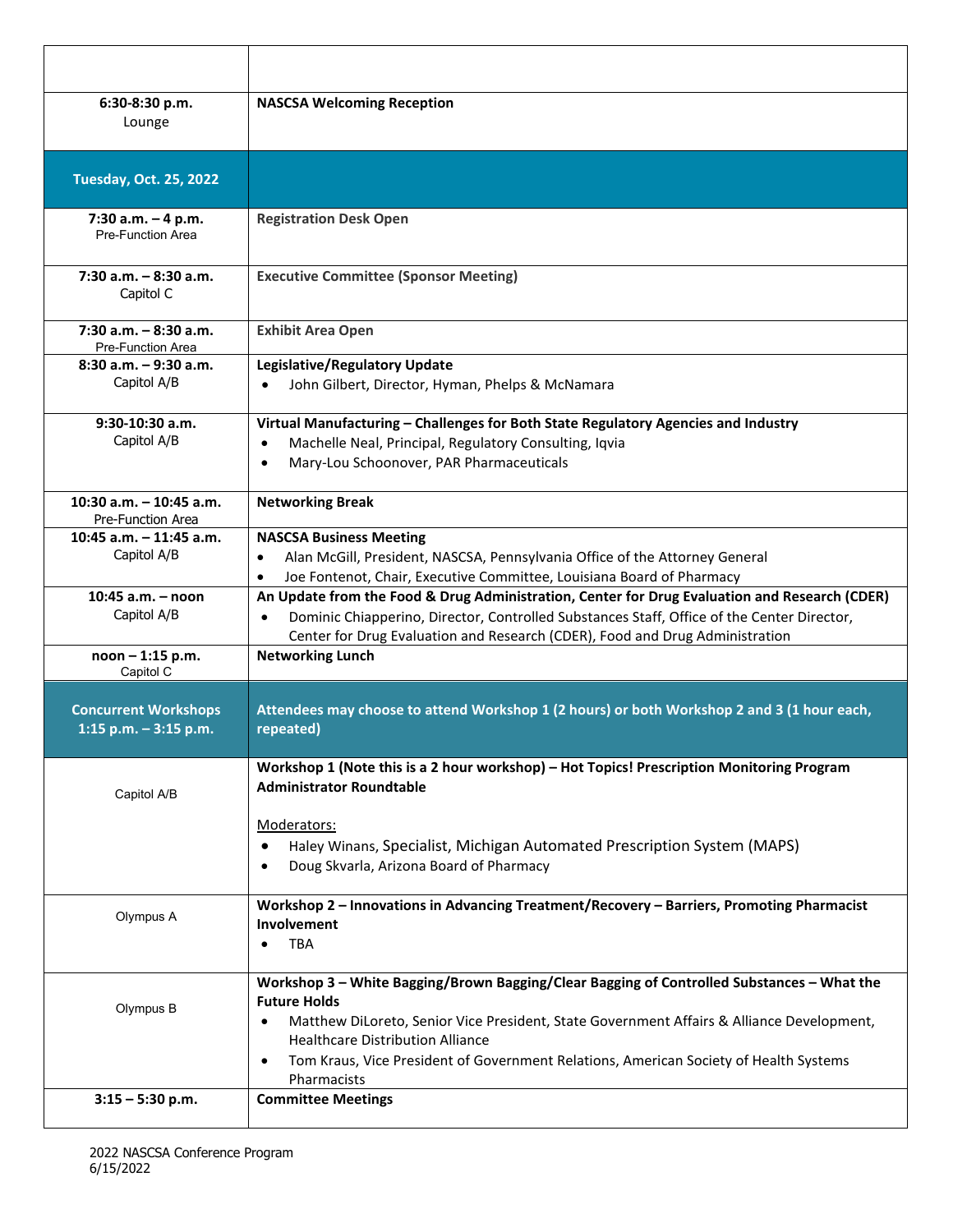| $4:30 - 5:30$ p.m.<br>TBA                      | <b>Networking Happy Hour</b>                                                                                                                                                                                                                                                                                                                                 |
|------------------------------------------------|--------------------------------------------------------------------------------------------------------------------------------------------------------------------------------------------------------------------------------------------------------------------------------------------------------------------------------------------------------------|
| Wednesday, Oct. 26, 2022                       |                                                                                                                                                                                                                                                                                                                                                              |
| 7:30 a.m. $-4$ p.m.<br>Pre-Function Area       | <b>Registration Desk Open</b>                                                                                                                                                                                                                                                                                                                                |
| 7:30 a.m. $-4$ p.m.<br>Pre-Function Area       | <b>Exhibit Area Open</b>                                                                                                                                                                                                                                                                                                                                     |
| <b>Concurrent Workshops</b><br>8-10:00 a.m.    | Attendees may choose to attend Workshop 1 (2 hours) or both Workshop 2 and 3 (1 hour each,<br>repeated)                                                                                                                                                                                                                                                      |
| Capitol A/B                                    | Workshop 1 (Note this is a 2 hour workshop) -Veterinary Practice and Prescription Monitoring<br><b>Programs: Best Practices, Access and Reporting</b><br><b>TBA</b><br>$\bullet$                                                                                                                                                                             |
| Olympus A                                      | Workshop 2 - Hot Topics Roundtable (Kratom, Stimulants, Gabapentin, Emerging Drugs of<br>Concern)                                                                                                                                                                                                                                                            |
|                                                | <b>Moderators:</b><br>Alan McGill, Senior Supervisory Special Agent, Pennsylvania Office of Attorney General<br>$\bullet$<br>David Furlong, Chief Investigator, Utah Division of Professional Licensing<br>$\bullet$<br>Sidney Seal, Senior Compliance Agent, Mississippi Board of Pharmacy<br>$\bullet$                                                     |
| Olympus B                                      | Workshop 3 - FDA's Proposed Rule - National Standards for the Licensure of Wholesale Drug<br>Distributors and Third-Party Logistics Providers - Implications for State Regulators and Industry<br>Sumeet Singh, Chief Executive Officer, Pharma Solutions<br>$\bullet$<br>Deneen Fumich, Director of Strategic Affairs, Pharma Solutions<br>$\bullet$        |
| 10:00 a.m. $-$ 10:15 a.m.<br>Pre-Function Area | <b>Networking Break</b>                                                                                                                                                                                                                                                                                                                                      |
| 10:15 a.m. - 11:30 a.m.<br>Capitol A/B         | What We're Seeing From the Ground - What Drugs are Here, What's Next, Enforcement Efforts<br>Keith Weis, Director, Rocky Mountain High Intensity Drug Trafficking Area (HIDTA)                                                                                                                                                                               |
| 11:30 a.m. $-$ 12:30 p.m.<br>Capitol A/B       | The Impact(s) of Collecting Data on Drugs of Concern and Naloxone by Prescription Monitoring<br><b>Programs</b><br>Gayle Donaldson, Assistant Director, Kansas Prescription Monitoring Program<br>Chelsea Townsend, PharmD, Director, South Carolina Prescription Monitoring Program<br>Rodrick Marriott, PharmD, Director, Connecticut Drug Control Program |
| 12:30 p.m. - 2:00 p.m.                         | Lunch (on your own)                                                                                                                                                                                                                                                                                                                                          |
| 2-3:30 p.m.<br>Capitol A/B                     | Update from the U.S. Drug Enforcement Administration<br>Claire Brennan, Unit Chief, Liaison and Policy Section, Office of Diversion Control, US Drug<br>$\bullet$<br><b>Enforcement Administration</b><br>Noreen Valentine, Section Chief, Policy Section, Office of Diversion Control, US Drug<br>$\bullet$<br><b>Enforcement Administration</b>            |
| $3:30 - 4:15$ p.m.                             | <b>Cannabis Today: Where Are We Now?</b><br>Kay Doyle, Director of US Policy and Public Affairs, Jazz Pharmaceuticals<br>$\bullet$                                                                                                                                                                                                                           |
| Capitol A/B<br>$4:15 - 4:45$ p.m.              | <b>Business Meeting</b>                                                                                                                                                                                                                                                                                                                                      |
| Capitol A/B                                    | Alan McGill, President, NASCSA, Pennsylvania Office of the Attorney General<br>٠<br>Joe Fontenot, Chair, NASCSA Executive Committee, Louisiana Board of Pharmacy<br>$\bullet$                                                                                                                                                                                |